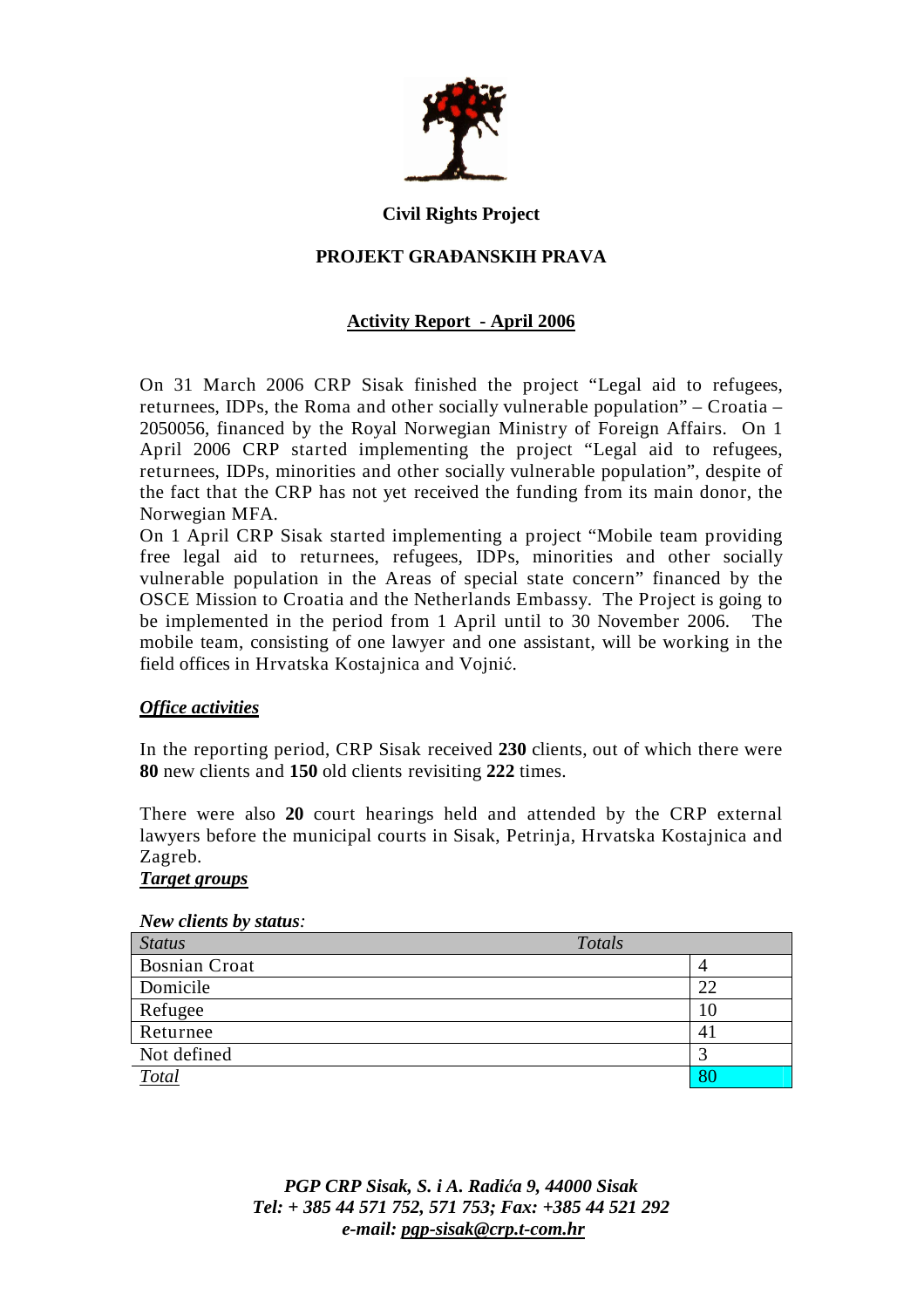*New clients by reception mode:* 

| Mode         | Totals |    |
|--------------|--------|----|
| Office       |        | 30 |
| Field        |        | 47 |
| POA CRO      |        |    |
| POA SCG      |        |    |
| <b>Total</b> |        | 80 |

| TYPE OF CASE                           | <b>NUMBER OF EVENTS</b> |
|----------------------------------------|-------------------------|
| Citizenship                            | 6                       |
| Documents and status                   | 19                      |
| Labour                                 | 15                      |
| Ownership                              | 167                     |
| Other                                  | 23                      |
| Pension and health and social security | 43                      |
| Tenancy rights                         | 24                      |
| <b>TOTAL</b>                           | 297                     |

# **LEGAL ASSISTANCE**

| Appeals/complaints        | 19 |
|---------------------------|----|
| Constitutional complaints |    |
| Letters                   | 45 |
| Lawsuits                  | 15 |
| Administrative lawsuits   |    |
| Submissions               | 90 |
| European Court Lawsuit    |    |
| Administrative requests   | 16 |
| Other documents           | 40 |

## *Legal issues*

In the reporting period CRP dealt mostly with issues regarding administrative procedures (reconstruction and pension issues), as well as with ownership issues, such as compensation for damage and determination of ownership.

According to the Ombudsman's opinion, as expressed in his yearly report submitted to the Croatian Parliament, lengthy proceedings before the administrative bodies and illegal acting of the state's and local officials are the major obstacles in realisation of constitutional rights of every citizen in Croatia. CRP will now present several cases that will also confirm the points that the Ombudsman mentioned in his report.

## Ownership – compensation for damage

In the case of *P.P. (CRP No.7459),* the client submitted a request for compensation for damage in January 2006 to the State Attorney's Office in Sisak, although the damage was caused in 1995. The statute of limitation, which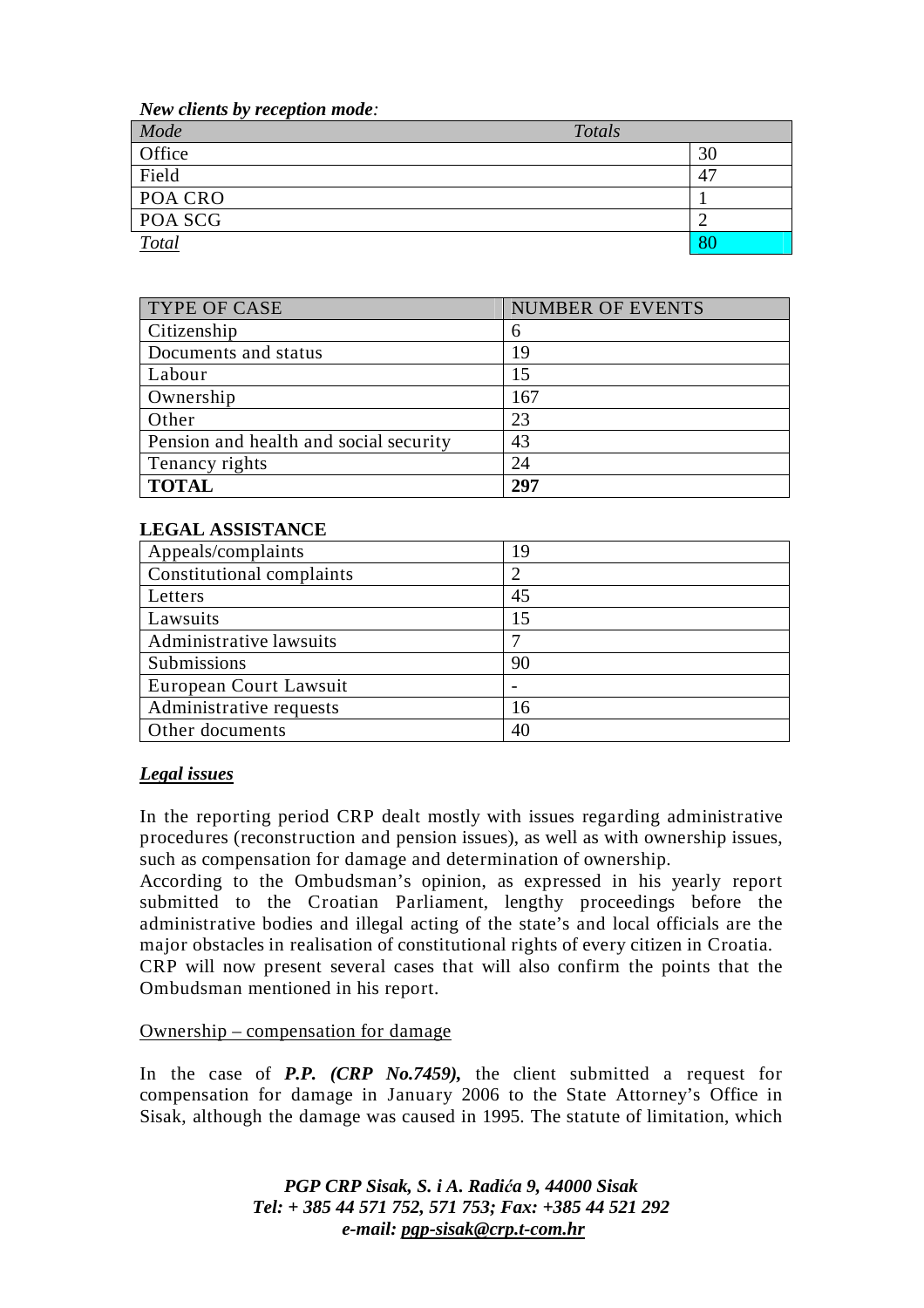will probably be pointed out in this phase of procedure, shall become serious obstacle in achieving the client's right.

The client is owner of the house, which he gave for use to the Croatian Army in 1991 at the beginning of war in Croatia. The Croatian Army used the house till 30<sup>th</sup> September 1995. During this period, the house was seriously damaged by the members of the Croatian Army (which fact was confirmed by an army officer). After the client found out about the damage, he filed a claim to the Croatian Ministry of Defence for several times and also he filed a request for compensation for damage to the Croatian Government.

All his claims were rejected. Therefore, in January 2006 he filed the mentioned Request for settlement to the State Attorney's Office. He approached the CRP office for legal aid and CRP wrote a submission on 12 April 2006, clearly explaining the client's claim for 93.915,oo kuna in total. We are waiting for the State Attorney's Office response. The client's claim will probably be rejected once again so he will have to file a lawsuit to the Municipal Court in Sisak.

The client also filed a Request for reconstruction to the Ministry, but he was rejected with an explanation that he was not living in this house before the war in 1991.

The client *M.M. (CRP case No.375)* is the co-owner (together with his wife) of the property near Dvor, which has partly been possessed by an illegal user since 1997. During his possession, the illegal user gained benefit from such use by breeding domestic animals, using property for pasture and selling animals for profit. Our client filed a lawsuit for repossession of real estate to the Municipal Court in Dvor in 2001. This case was successfully solved for our client by final judgement on 23rd September 2005, but he could not gain any compensation for period of illegal use of his real estate. Therefore, CRP wrote and submitted a lawsuit, again to the Municipal Court in Dvor, on 15<sup>th</sup> November 2005. Since there has not been court hearing scheduled yet, CRP filed a rush-note to the court on  $10^{th}$  April 2006. Even after a period of 5 months since the lawsuit was submitted, the court did not schedule a hearing, not even the lawsuit was delivered to the defendant.

Ownership – repossession of movable property

This client's case *(D.P.; CRP case No.7038)* has already been mentioned in the activity report for December 2005. It is the case in which our client initiated a court procedure trying to establish the ownership over the tractor since all the documents went missing in the war. After the  $2<sup>nd</sup>$  degree court accepted the client's appeal, the Municipal Court in Glina brought a new judgement (on  $15<sup>th</sup>$ March 2006) in which the client's claim was accepted and he was established as the owner of tractor. This time the Republic of Croatia filed an appeal to the County court in Sisak and CRP wrote and submitted a respond to appeal on  $14<sup>th</sup>$ April 2006. Hopefully, this time  $1<sup>st</sup>$  degree judgement will be confirmed by the court of appeal.

## Reconstruction

During this month period even 8 clients approached the CRP office regarding problems in administrative procedures regarding the reconstruction. Most of the clients have expressed their disappointment because of the long duration of the administrative procedures, because the reconstruction is their main problem in the process of return to Croatia. It has become a trend that the Ministry needs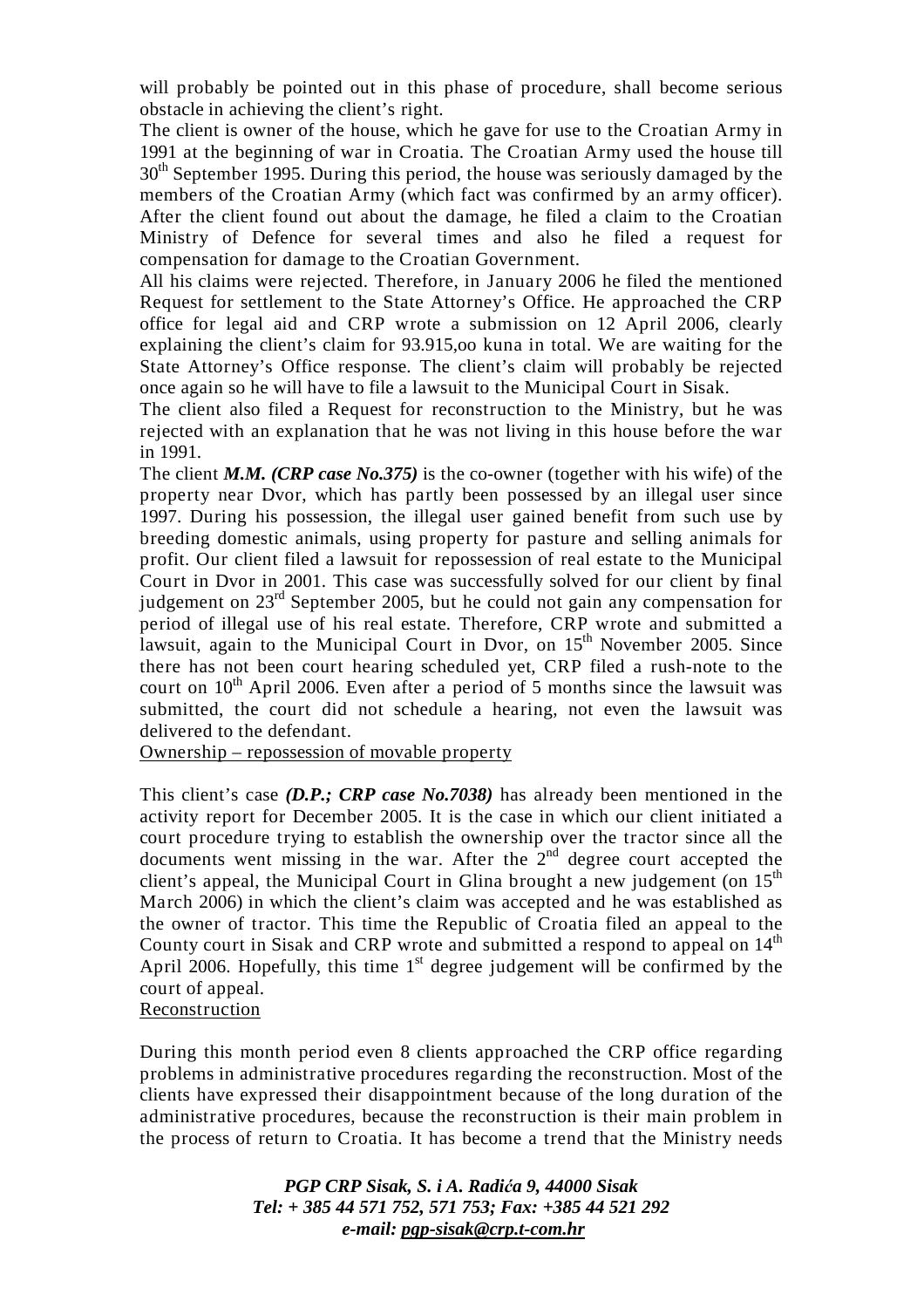more than 18 months to make a decision after the clients have filed the appeals, even though it is obligation established by the Law on Reconstruction to make such decision within a period of 2 months.

In the case of *D.K.* (CRP case No.7469), the client has initiated administrative procedure by submitting a Request for reconstruction on 31<sup>st</sup> December 2001. After a yearlong procedure, his claim was rejected with an explanation that there was no war damage established on his property. The client filed an appeal on  $10^{th}$  January 2005 and he is still waiting for  $2^{nd}$  degree administrative body (Ministry of the sea, tourism, transport and development) decision. Therefore, CRP wrote a rush-note on  $20<sup>th</sup>$  April 2006.

This client's house *(P.M.; CRP case No.7455)* was given to a temporary user in 1998 when the  $4<sup>th</sup>$  degree damage to property was established. There was a roof missing from the house and our client had to fix it. After he filed a Request for reconstruction, his claim was partly accepted and only the  $1<sup>st</sup>$  degree damage to property was established. The administrative body did not take into consideration the fact that client fixed every possible damage by himself. Therefore, the client filed an appeal on  $30<sup>th</sup>$  July 2003. After waiting for almost 3 years now, the client approached our office and CRP again wrote a rush-note to the Ministry, on  $10^{th}$  April 2006.

The client *D.G. (CRP case No.7466)* has suffered a serious damage due to the fact that a high-explosive shell exploded near his house. Both internal and external carpentry were destroyed, the roof was also damaged and all the installations were out of function. 2<sup>nd</sup> degree damage of property was confirmed in 1996. When client filed a Request for reconstruction, it was rejected with an explanation that there was no war damage caused to his house!

The client submitted an appeal on  $10^{th}$  December 2005. After a 6 months period, he has not received any decision from the administrative body. Therefore, CRP wrote a rush-note on  $20<sup>th</sup>$  April 2006 reminding the administrative body that statutory time limit for making a decision has expired.

The case of *S.M. (CRP case No.7463)* is very similar with the previous cases since his request for reconstruction was also partly accepted with a  $1<sup>st</sup>$  degree damage of property established. The client has filed an appeal on  $6<sup>th</sup>$  September 2004 and he is still waiting for the final decision. The client approached our office on 20<sup>th</sup> April 2006 asking for legal aid. It was mentioned to him that he was not the only one with this kind of problem, so CRP wrote another rush-note to the Ministry of the sea, tourism, transport and development.

The client *P.B. (CRP case No.7297)* is the co-owner, together with his son, of a real estate in Dragotina, Municipality of Glina, which was damaged during the war and those clients filed a Request for reconstruction. This Request was granted by the Order of the administrative body on  $19<sup>th</sup>$  March 2003. But the Ministry, as  $2^{nd}$  degree administrative body, cancelled the previous Order  $ex$ *officio* on 29<sup>th</sup> August 2003, saying that the clients had received donations by CRS in the amount of 18.177,oo kuna and their right to reconstruction was consumated. This amount of donation was used to repair old back building near the house that was also damaged. The clients filed an appeal explaining these facts and claiming for annulment of the Order. So far CRP wrote 2 rush-notes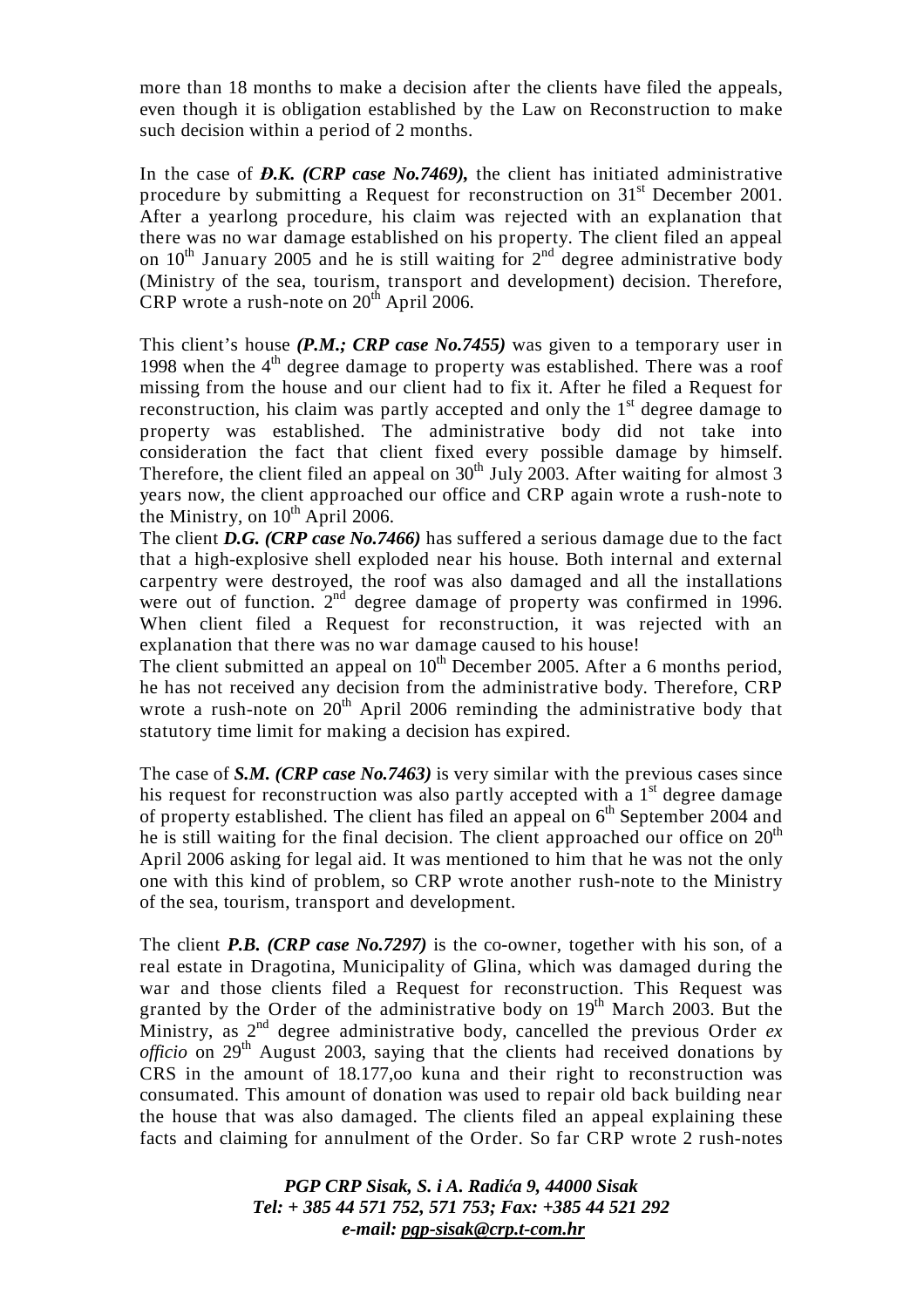(on  $30<sup>th</sup>$  September 2005 and  $13<sup>th</sup>$  April 2006) asking for urgent proceeding of administrative body since more than 30 months passed after the appeal was submitted.

# *Other activities*

On 4 April, CRP Sisak was visited by the representatives of the Caritas Genova, International Emergency Department. CRP informed them on the situation concerning returnees, refugees and other vulnerable population in this part of Croatia, paying special attention to the people who are accommodated in the collective centre "Barake Tehnika". It was agreed that the two organisations should continue their co-operation in order to assist the mentioned population to the best possible way.

On 5 April, CRP visited and met with the Mayor of Hrvatska Kostajnica to discuss the Mobile team Field Office premises in Hrvatska Kostajnica. Thanks to the Mayor, it was agreed that the CRP mobile team should be using a room in the Town Hall, until the room in the town owned building intended for NGOs is ready for use.

On 10 April, CRP provided the Legal expert of the International centre for migration policy development and regional consulting international, office in Belgrade, Serbia, with questionnaires done with the CRP clients on the return to Croatia issues. The data from the questionnaires will be used for the mentioned office's report.

On 10 and 11 April, a CRP Legal adviser attended a seminar on the new Law on execution and its application, organised by the "Official Gazette" Zagreb in Zagreb. Considering the big and important changes of the Law, the seminar was very good and gave lots of concrete examples and also replies regarding the possible solution of some CRP cases.

On 14 April, CRP distributed the leaflets on the Anti-corruption campaign in Sisak. It is a part of the campaign organised by the Partnership for social development, a NGO from Zagreb, in the period from 3 until 24 April 2006, which involved lots of NGOs in Croatia. CRP Sisak also put the anticorruption posters in all towns in the Sisak-Moslavina county.

On 21 April, the Legal Sub-group met and continued discussion on the compensation for damage caused by the terrorist acts and the Croatian military and police members. It was concluded that the issue was very complicated and that the clients in such cases were put in very bad position.

On 24 April CRP signed a contract with the Netherlands Embassy for cofinancing (together with the OSCE Mission to Croatia) of the project "Mobile team providing free legal aid to returnees, refugees, IDPs, minorities and other socially vulnerable population in the Areas of special state concern."

On 25 and 26 April, CRP attended training on NGO finances and fund raising, organised in Stubičke Toplice by the Partnership for Social Development.